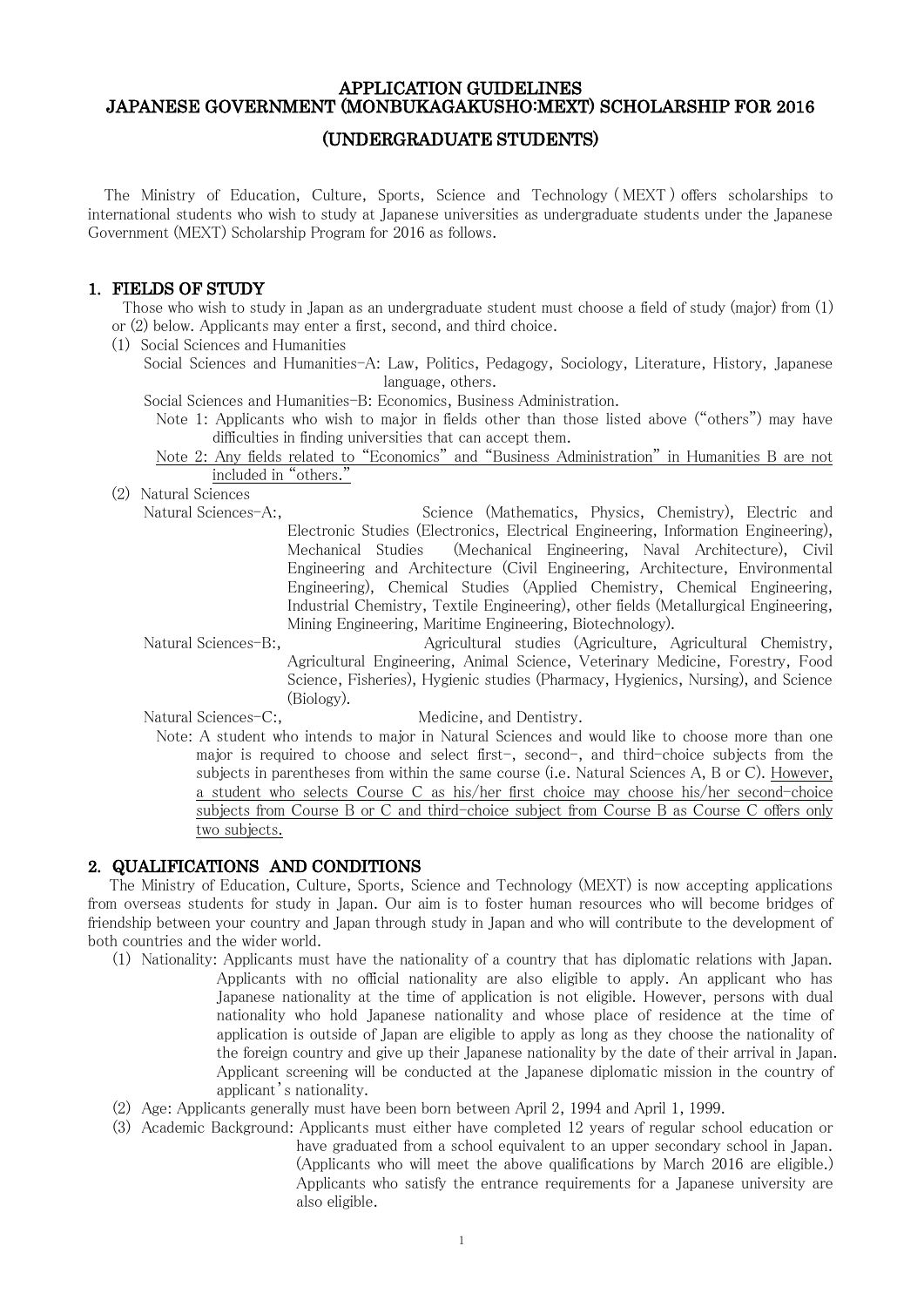- (4) Japanese Language: Applicants must be willing to learn Japanese. Applicants must be interested in Japan and be willing to deepen their understanding of Japan after arriving in Japan. In addition, in principle, applicants must be willing to carry out their academic studies in Japan in Japanese.
- (5) Health: Applicants must be free from any mental or physical disabilities that would impede the pursuit of study at Japanese universities.
- (6) Arrival in Japan: In principle, applicants must be able to arrive in Japan between the 1st and 7th of April 2016. If an applicant is to enroll in his/her university from the fall semester through direct placement, he or she must be able to leave for and arrive in Japan by the date specified by the accepting university.
- (7) Visa Requirement: Applicants must acquire College Student (ryugaku) visas before entering Japan. They then enter Japan with the College Student (ryugaku) residence status. Please also note that those who change their visa status to one other than College Student after arrival in Japan will lose their qualification to be Japanese Government Scholarship recipients from the date when their visa status changes.
- (8) Others: After returning to the home country, former scholarship recipients shall cooperate with the conducting of post-return survey questionnaires, participate in events conducted by Japanese diplomatic missions in their country, and work to improve relations between the home country and Japan.
- (9) Any applicant who meets any or all of the following conditions is ineligible. If identified after the start of the scholarship period, the applicant will be required to withdraw from the scholarship:
	- ① Those who are military personnel or military civilian employees at the time of their arrival in Japan;
	- ② Those who cannot arrive in Japan during the period designated by MEXT or the accepting university;
	- ③ An applicant who is a previous recipient of a Japanese government scholarship;
	- ④ Those who are currently enrolled at a Japanese university with a College Student (ryugaku) residence status; those enrolled, or scheduled to be enrolled, at a Japanese university as a privately financed international student during the period when the scholarship application was filed in the home country until prior to the start of the provision of the scholarship. This does not apply to current self-financed international students at Japanese universities who will complete their courses of study and return to their countries before the end of the current fiscal year;
	- ⑤ Recipients of scholarships from institutions other than MEXT (including government institutions in their home countries) that overlap with the Japanese Government Scholarship (Prospective beneficiaries are included);
	- ⑥ Applicants who are expected to graduate at the time of application and cannot satisfy the qualifications and the conditions related to academic background by the deadline given; or
	- ⑦ Holders of dual nationality at the time of application who cannot verify that they will give up Japanese nationality by the time of the arrival in Japan.

# 3. PERIOD OF SCHOLARSHIP

- (1) The scholarship period will last for five years from April 2016 to March 2021, including the one-year preparatory education in the Japanese language and other subjects due to be provided upon arrival in Japan. For scholarship grantees majoring in medicine, dentistry, veterinary medicine or a six-year course in pharmacy, the scholarship period will be seven years until March 2023.
- (2) The preparatory education requirement may be waived for grantees who have sufficient knowledge of the Japanese language to pursue their studies or who wish to enter a university which demands no Japanese language ability (via direct placement). In such cases, the scholarship period will last for four years (or for six years for those majoring in medicine, dentistry, veterinary medicine or in a six-year course in pharmacy). If a grantee graduates earlier or withdraws from his/her undergraduate course for early entrance to graduate school, the scholarship will be provided until his/her graduation or withdrawal.
- (3) The scholarship period in case of direct placement will start from the time of enrollment in the university, taking into account the circumstances of the accepting university.
- (4) In regard to six-year majors in Pharmacy, the grantees must undergo the common examinations (CBT= Computer-based Testing, OSCE= Objective Structured Clinical Examination) implemented prior to practical training. In cases when it is impossible for the grantees to fulfill the fixed standards necessary for practical training, the scholarship may be cancelled.
- (5) If a grantee graduates from an undergraduate course and is admitted to a master's course at a graduate school during the period of his/her scholarship, he/she may have the scholarship period extended upon a successful examination by MEXT, provided that he/she has outstanding academic achievement that meets certain criteria. The scholarship will be discontinued if approval is not granted.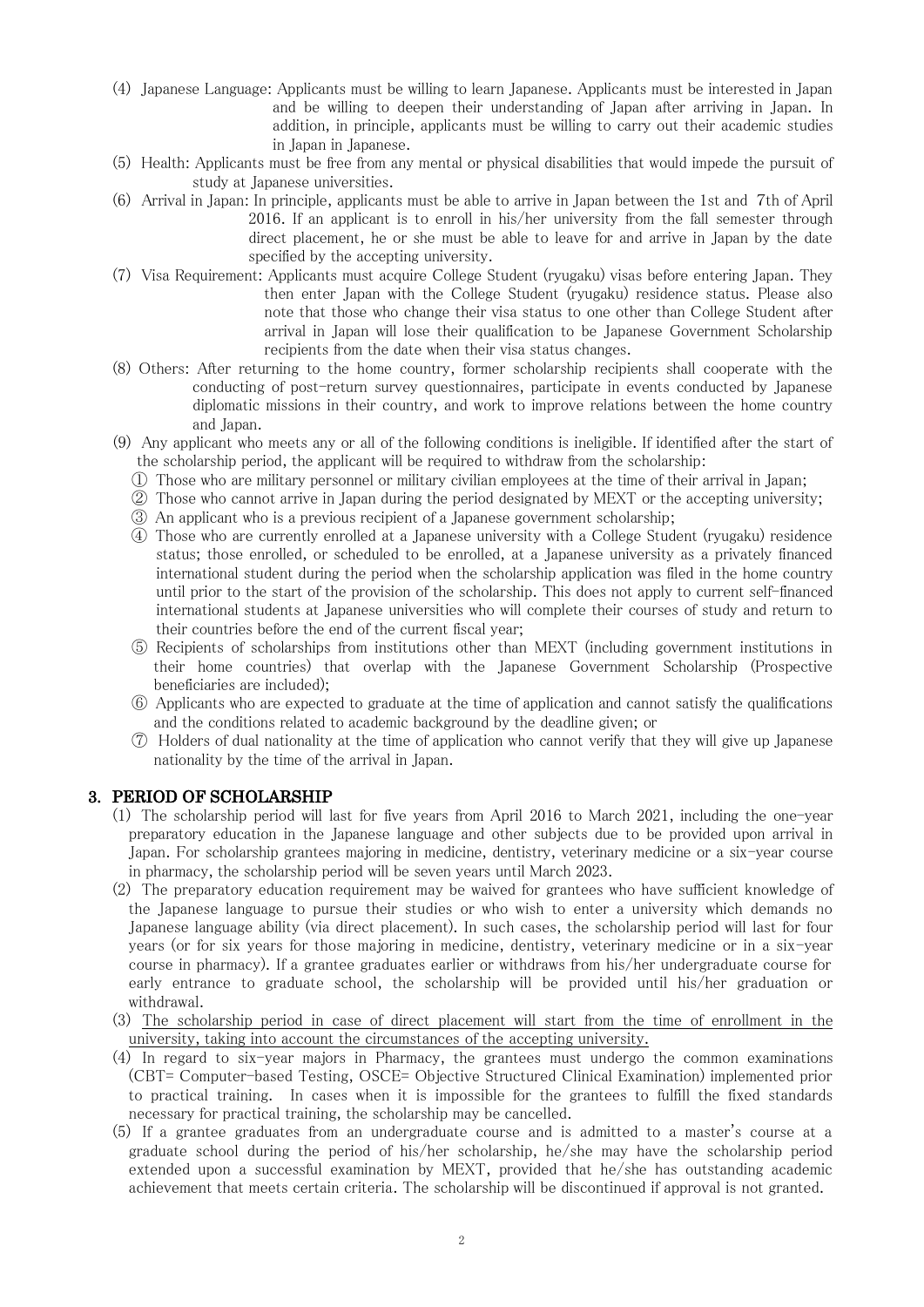# 4. SCHOLARSHIP BENEFITS

- (1) Allowance: 117,000 yen per month. (In case that the recipient research in a designated region, 2,000 or 3,000 yen per month will be added. The monetary amount each year may be subject to change due to budgetary reasons.) The scholarship is cancelled in principle if the recipient is absent from the university or preparatory Japanese-teaching institution for an extended period. The scholarship will be also cancelled in principle in the following situations. If the recipient has been receiving the scholarship despite his/her falling under any of the following situations, the recipient will be ordered to return the amount of scholarship that he/she received during the period wherein he/she was involved with any of the following situations.
	- ① The recipient is determined to have made a false statement on his/her application;
	- ② The recipient violates any article of his/her pledge to the Minister of Education, Culture, Sports, Science and Technology;
	- ③ The recipient violates any Japanese laws;
	- ④ The recipient is subject to disciplinary action by the university, including expulsion;
	- ⑤ It has been determined that it will be impossible for the recipient to complete the training course within the standard time period because of poor academic grades or suspension from the university;
	- ⑥ The recipient's residence status has changed to one other than College Student as defined in the Appended Table I-4 of the Immigration Act;
	- ⑦ The recipient has received a scholarship from another institution (excluding those specified for research expenditures).
	- ⑧ The recipient has proceeded to a higher level of education without receiving approval for an extension of the period of the scholarship.
- (2) Traveling Costs
	- ① Transportation to Japan: The recipient will be provided, according to his/her itinerary and route as
	- designated by MEXT, with an economy-class airplane ticket from the international airport nearest to his/her home country residence \* to the New Tokyo International Airport or any other international airport that the appointed university usually uses. Expenses such as inland transportation from his/her home address to the international airport, airport tax, airport usage fees, special taxes on travel, or inland transportation within Japan will NOT be covered. (\*The address in the country of the recipient's nationality stated in the application form is in principle regarded as the recipient's "home country residence.")
	- ② Transportation from Japan: In principle, the recipient who returns to his/her home country within the fixed period after the expiration of his/her scholarship will be provided, upon application, with an economy-class airplane ticket for travel from the New Tokyo International Airport or any other international airport that the appointed university usually uses to the international airport nearest to his/her home address.
	- Note 1: If a grantee returns home without the granting of an extension even though he/she may have applied for an extension of the scholarship period, he/she will not, in principle, be reimbursed for the travel expenses to return to the home country.
	- Note 2: Any aviation and accident insurance to and from Japan shall be paid for by the recipient.
	- Note 3: If a grantee continues to stay in Japan after the scholarship period has ended, he/she will not be paid travel expenses to return to the home country for a temporary return.
- (3) Tuition and Other Fees: Fees for the entrance examination, matriculation, and tuition at universities will be paid by the Japanese government.

#### 5. SELECTION AND NOTIFICATION

(1) In cooperation with the government of the applicants' countries the Japanese diplomatic missions in those countries will conduct primary screening of applicants by means of submitted application documents, interviews and academic examinations.

[Subjects for examination]

For applicants for a major in Social Sciences and Humanities:

All applicants must sit for examinations in mathematics, English, and Japanese (3 subjects in all).

For applicants for a major in Natural Sciences:

All applicants must sit for examinations in mathematics, English, two subjects selected from among physics, chemistry and biology, and Japanese (5 subjects in all). In the selection of the two subjects from among physics, chemistry and biology, the applicants must choose

physics and chemistry when applying for Natural Sciences A; and

chemistry and biology when applying for Natural Sciences B or C.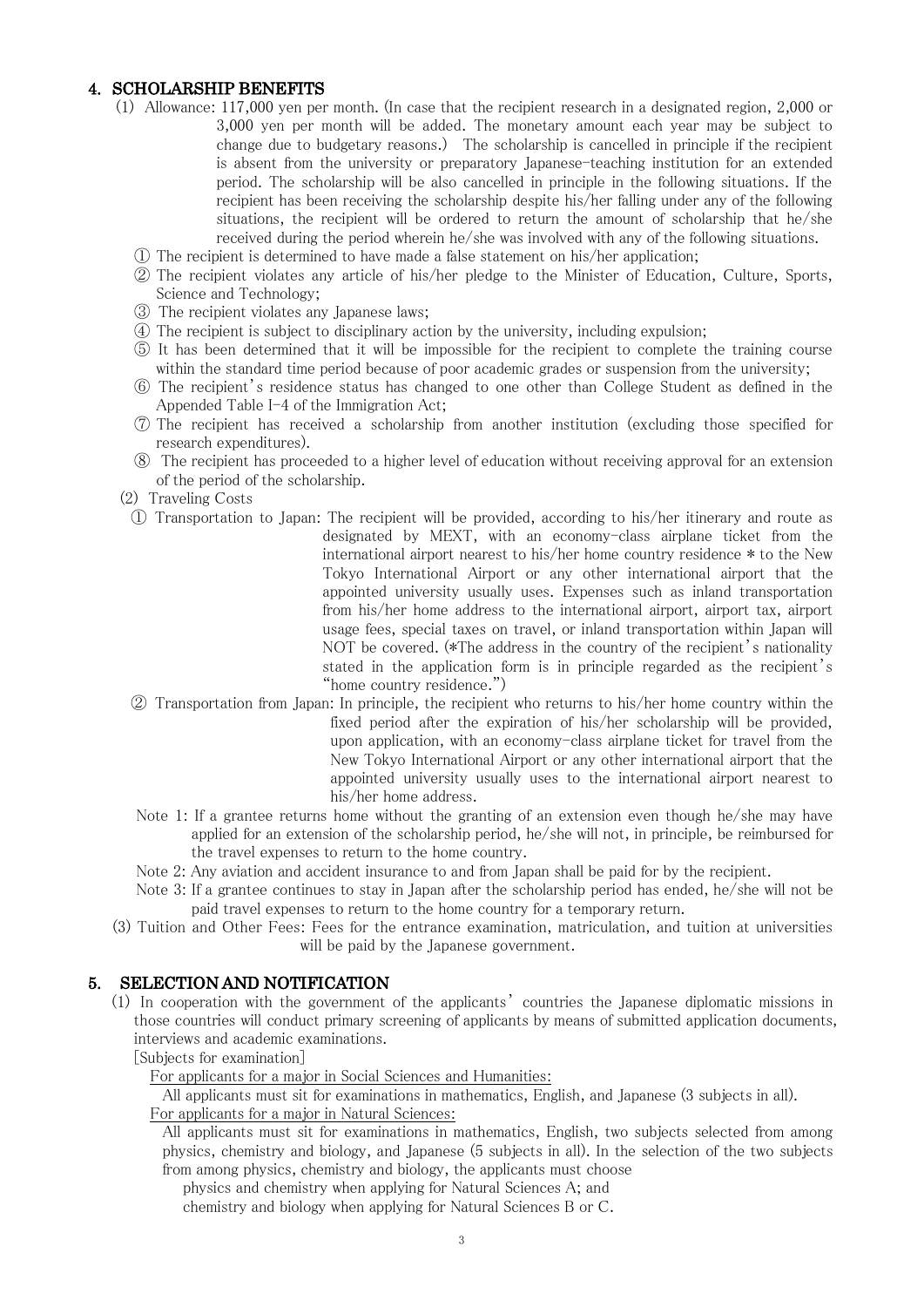- (2) Results of the primary screening will be notified to each applicant on the date designated by the Japanese diplomatic mission.
- (3) Applicants who have been selected through this primary screening will be recommended to MEXT. MEXT will then conduct the final selection of the recommended applicants and decide the scholarship grantees. MEXT may select candidates from each field of study.

### 6. PREPARATORY EDUCATION PRIOR TO PLACEMENT AT UNIVERSITY

(1) Preparatory Education prior to Placement at University:

Each grantee will be enrolled at a preparatory school (either at the Tokyo University of Foreign Students or Osaka University) designated by MEXT for a one-year intensive course in the Japanese language and other subjects necessary for preparation for proceeding to university. The preparatory course lasts for one year. Its curriculum mainly consists of education in the Japanese language, and includes other subjects such as Japanese affairs, mathematics, English, and social studies for those majoring in Social Science and Humanities, and physics, chemistry and biology for those majoring in Natural Sciences.

- (2) Change of Major Field of Study: A grantee will not be permitted to change his/her major field of study between Social Sciences, Humanities and Natural Sciences, nor between Social Sciences and Humanities A and B, or between Natural Sciences A, B, and C.
- (3) Subjects to be Studied: A grantee must study compulsory subjects as determined by the preparatory school even if he/she has already studied them at a university outside Japan.
- (4) Direct placement: The preparatory education requirement may be waived for a grantee who has sufficient knowledge of the Japanese language to pursue his/her study at university or who wishes to enter a university without the Japanese language requirement (via direct placement).
- (5) Point for consideration: A grantee will not be allowed to proceed to the accepting university if he/she is determined to be incapable of completing the prescribed course at the preparatory school. (The grantee will be required to return to his/her home country upon such determination.)

### 7. UNIVERSITY EDUCATION

- (1) Entrance into University: A grantee who has completed the preparatory education will go on to a university designated by MEXT upon passing its entrance examination. The university whose examination a grantee will take will be decided by MEXT in consultation with the university and the preparatory school and in comprehensive consideration of the results of the academic examinations in the primary screening held in his/her home country, academic achievement at the preparatory school, the grantee's proposed major subject, and the receiving capacity of the university. No objection by the grantee against the decision will be allowed.
- (2) Academic Year: The academic year begins on April 1 each year and ends on March 31 the following year.
- (3) Language Used at University: All classes will be given in the Japanese language (except where a grantee
- is placed at a university which requires no Japanese language ability). (4) Degree of "Gakushi" (Bachelor's Degree): If a grantee attends the designated university for the prescribed number of years and earns the required number of credits as determined by the university, he/she will be awarded the degree of "Gakushi."
- (5) Change of Major Field of Study and Subjects to be Studied: 6 (2) and 6 (3) above will apply.
- (6) Direct placement: MEXT will decide the accepting university upon discussion with prospective universities. An applicant desirous of direct placement must enter a university without preparatory education, and if the desired university does not accept the applicant, his/her application will be rejected by MEXT. If you want to apply for direct placement, be careful in selecting the university, faculty and school and their capacity to accept direct placement. For further information on universities capable of accepting students via direct placement, please inquire at the Japanese diplomatic mission in your country.